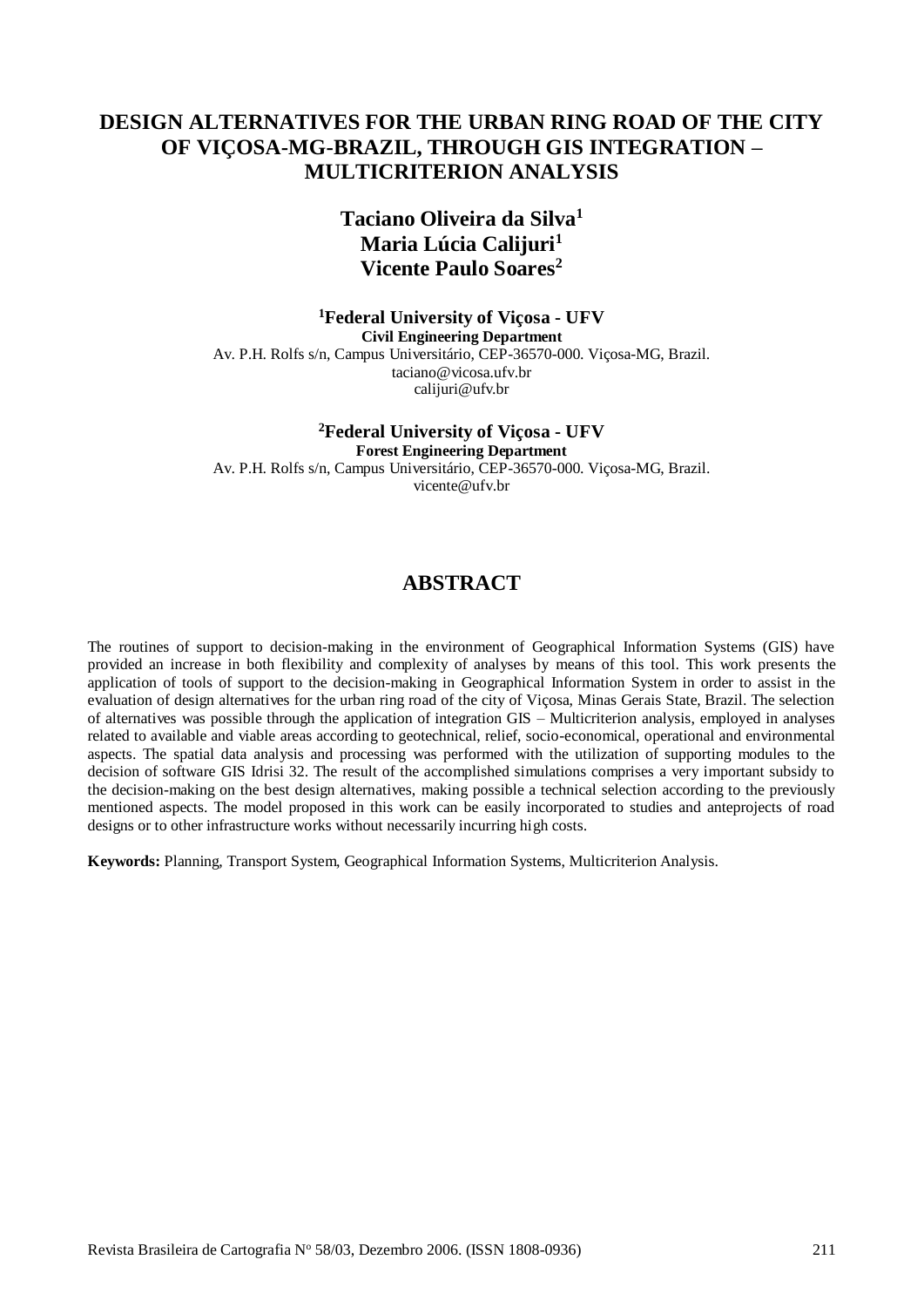#### **1. INTRODUCTION**

At the beginning of this XXI century, one of the biggest challenges for administrators and municipal planners consists of improving the quality of life in big cities. One of these challenges takes into account the requirements of the population regarding its needs of transit inside the city perimeter. It is then important to invest in road systems as well as in transport systems in order to ease the transit of people and merchandise and minimize the impact created by the massive use of vehicles. However, it is necessary to decrease operational costs, atmospherical and noise pollution caused by the intensity of traffic of vehicles and, mainly, the social and psychological problems created by traffic due to traffic jams.

The possibility to combine cartographic and tabular information, as well as inlay specific and/or subjective knowledge into one analysis, makes GIS a useful tool to the planning of undertakings. Planning can be defined as the human rational application of knowledge to the process of decision-making in order to obtain an optimal utilization of resources for getting the maximum benefits to the collectivity (Santos & Nascimento, 1992).

In Brazil, the main urban transportation means and good distribution is the highway transportation system. In this context, urban and rural roads are remarkable to make the transit of people and distribution of products viable,

being irrefutable the importance of a safe transport system with capacity to attend the demand.

Over the years, the city of Viçosa-MG has gone through transformations in its design due to the bulk of urban population growth, not followed by a continuous planning system, which has resulted in an untimely appearance of urban problems such as the concentrated transit of vehicles and people.

This work presents an application of supporting tools to the decision in GIS in order to help in the evaluation of design alternatives for the ring road of the city of Viçosa-MG. The aim was to identify the best alternatives of design to be, afterwards, submitted to more detailed studies. The studied area (hydrographic basin of São Bartolomeu stream) is located in the municipal district of Viçosa at North of Zona da Mata of the state of Minas Gerais, and it comprises a surface of  $54,74 \text{ km}^2$ , as shown in figure 1. The proposed designs must enable mutual accessibility between downtown and the suburbs as well as the intercenter access besides taking advantage of the designs of existing paved and non-paved roads as a way of minimizing costs and environmental impacts.



Fig. 1 - Site of the studied area.

# **2. MATERIALS AND METHODS**

The materials and equipments used in the development of the present work were:

- Planialtimetric map, in digital format, of the city of Viçosa-MG (2000), with vertical equidistance of 10 meters between contour line, in the 1:50.000 scales, provided by SAAE-Viçosa-MG (Serviço Autônomo de Água e Esgoto de Viçosa).
- Map in digital format of hydrography (IBGE, 1979) of the hydrographic basin of São Bartolomeu stream, in the 1:50.000 scales.
- Map in digital format of soil classes (1994) of the hydrographic basin of São Bartolomeu stream, in the 1:50.000 scales.
- Map in digital format of soil use and occupation (2000) of the hydrographic basin of São Bartolomeu stream, in the 1:50.000 scales.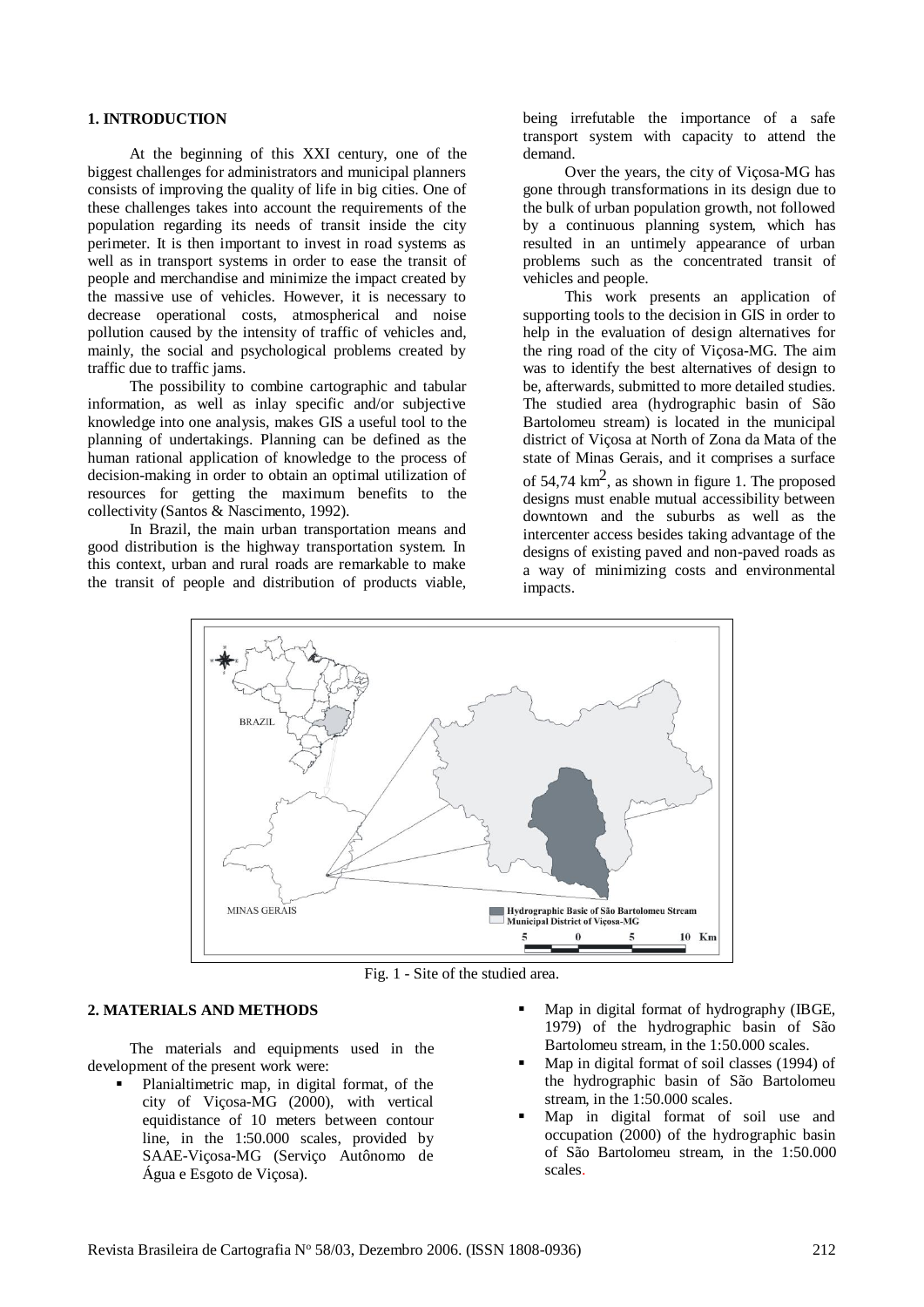- Map of the road system of the city of Viçosa (IBGE, 1979), in the scale of 1:50.000.
- Software AutoCAD 2000, © Autodesk, Inc  $(1982 - 1999)$ .
- Software GIS ArcView 3.2a, © Environmental System Research Institute, Inc.
- Software GIS Idrisi 32, Version l32.2, May 2001, © The Clark Labs for Cartographic Technology and Geographic Analysis.
- **Microcomputer** *Pentium* and peripherals.

The methodological proposal of the research and evaluation of the possible areas for the design of the urban ring road proposed for the city of Viçosa, utilizing *fuzzy* logic and multicriterion analysis comprised the survey and analysis of conditioners that were considered according to data available in altitude maps, hydrography, declivity, transport system, soil class, and mainly use and actual coverage of land and soils, and posterior spatial analysis of these georeferenced data.

#### **2.1 Evaluation Multicriterion**

The influence of data on the definition of congruent areas to the design of the urban ring road of the city of Viçosa was defined taking into account the criteria (restrictions and factors) adopted. As a result, some data were classified in intervals due to their aptitude for the desired use, becoming factors, and others, in absolute barriers, hindering the use of the areas, becoming restrictions.

The influence of data on the definition of congruent areas to the design of the urban ring road of the city of Viçosa was defined taking into account the criteria (restrictions and factors) adopted. As a result, some data were classified in intervals due to their aptitude for the desired use, becoming factors, and others, in absolute barriers, hindering the use of the areas, becoming restrictions.

## **2.1.1 Definition of the criteria and indicators**

According to Pomeranz (1992), the most common way to translate the divergent interests of society is to determine criteria by category. The final evaluation in this case requires consideration among the diverse values of society (economical, social, political, and so on), that is, the attempt to find a satisfactory balance point among these values.

Regarding the formulation of indicators, Pomeranz (1992) identifies two groups of problems being one theoretical and the other, operational. From the operational point of view, the author suggests the curtailment of the indicators to a sufficient number for judgment and a reasonable decrease in order not to make difficult the creation of an evaluation chart and its utilization. In addition, she recommends the selection of indicators that effectively constitute evaluation factors; the expression of indicators in language of common meaning, particularly when it refers to qualitative indicators; the establishment of criteria and rating systems of qualitative indicators,

which would not allow the minimum doubt in the interpretation of the results.

From the theoretical point of view, it is recommended to search for fundaments for the resolution of the referred operational problems in a way to obtain coherence between the proposed methodology and its theoretical basis. It is also recommended to identify not only the magnitude of effects but also their distribution in time with the intent to make possible the reduction of effects in compatible temporal basis (Pomeranz, 1992).

Table 1 shows the criteria (restrictions) and indicators that were established in order to found the proposed methodology, which takes into consideration multiple criteria disposed in hierarchical levels. Such criteria and indicators were selected as the most significant aspects to the analysis.

TABLE 1: CRITERIA (RESTRICTIONS) AND INDICATORS OF THE PROPOSED MODEL

| <b>CRITERIA</b><br>(Restrictions)            | <b>INDICATORS</b>            |                                                         |  |
|----------------------------------------------|------------------------------|---------------------------------------------------------|--|
| Level 1                                      | Level 2                      | Level 3                                                 |  |
| SOCIO-<br><b>ECONOMICAL</b><br><b>ASPECT</b> | Urban nucleus                |                                                         |  |
| ENVIRONMENTAL<br><b>ASPECT</b>               | <b>Biotic</b><br>п<br>medium | Crossing<br>of<br>areas<br>of ponds<br>and<br>riverhead |  |

Table 2 shows the criteria (factors) and indicators of the proposed model.

| TABLE 2: CRITERIA (FACTORS) AND  |  |
|----------------------------------|--|
| INDICATORS OF THE PROPOSED MODEL |  |
|                                  |  |

| <b>CRITERIA</b>                                 |                                                                   | <b>INDICATORS</b>                                 |
|-------------------------------------------------|-------------------------------------------------------------------|---------------------------------------------------|
| (Factors)                                       |                                                                   |                                                   |
| Level 1                                         | Level 2                                                           | Level 3                                           |
|                                                 |                                                                   | Propitious<br>٠<br>areas                          |
| <b>RELIEF</b><br><b>ASPECT</b>                  | Classes<br>of<br>declivity                                        | with<br>Areas<br>п<br>some<br>restrictions        |
|                                                 |                                                                   | with<br>Areas<br>п<br>severe<br>restrictions      |
|                                                 | $_{\mathrm{of}}$<br>Estimate<br>▪<br>classification<br><b>MCT</b> | Cambissoil<br>Lotossolic<br>(CL)                  |
| <b>GEOTECH</b><br><b>NICAL</b><br><b>ASPECT</b> | (Miniature,<br>Compacted,<br>Tropical)<br>for                     | <b>Red Yellow</b><br>п<br>Podzolic<br>Cambic (PV) |
|                                                 | the types<br>of<br>soils<br>(subgrade)                            | Yellow<br>Red<br>latossoil (LV)                   |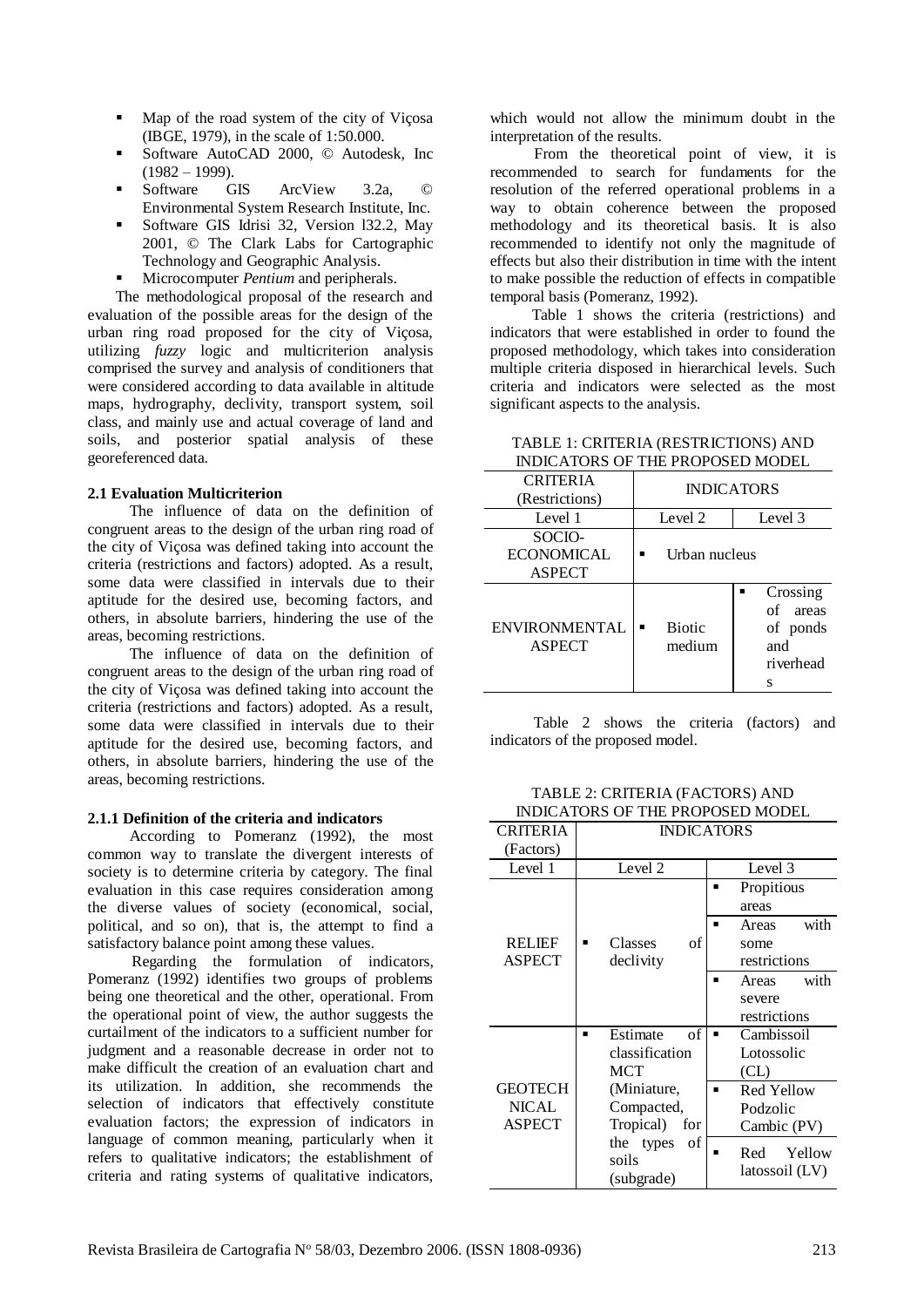| SOCIO-<br><b>ECONOMI</b><br>CAL<br><b>ASPECT</b>  |                            | Impacts on the                                                 | п                                                                                       | Crossing<br>areas<br>coffee<br>plantations<br>Crossing of<br>areas with<br>other uses | of<br>of |
|---------------------------------------------------|----------------------------|----------------------------------------------------------------|-----------------------------------------------------------------------------------------|---------------------------------------------------------------------------------------|----------|
|                                                   | of<br>use<br>rural<br>soil | ■                                                              | Crossing of<br>reforesting<br>areas<br>Crossing of<br>exposed soil<br>areas<br>Crossing | of                                                                                    |          |
|                                                   |                            |                                                                |                                                                                         | pasture areas                                                                         |          |
| <b>OPERATI</b>                                    | п                          | Viçosa-MG                                                      | Distance of the limits of the city of                                                   |                                                                                       |          |
| <b>ONAL</b><br><b>ASPECTS</b>                     | ■                          | Distance of the highways (BR 120,<br>MGT 356, MGT 482, MG 280) |                                                                                         |                                                                                       |          |
| <b>ENVIRON</b><br><b>MENTAL</b><br><b>ASPECTS</b> | ■                          | <b>Biotic</b><br>medium                                        | п                                                                                       | Crossing of<br>brushwood<br>and secondary<br>forest areas<br>Interferences            |          |
|                                                   | Physical<br>medium         |                                                                |                                                                                         | with hydric<br>resources                                                              |          |

#### **2.2 Standardization of the Criteria (factors)**

After the establishment of the hierarchical structure of the criteria and indicators, the attention was turned to the existence of a diversity of scales in which several criteria are evaluated. At this point, a process of conversion of values of the original data in intervals of aptitude to the desired proposal, applying the pre-established criteria through expressions of pertinence to decision groups is essential.

In addition to allowing the transformation of units of the criteria (factors) into one unique basis of mensuration, standardization also serves the purpose of internally hierarchizing each criterion (factors) describing how the aptitude for highway designs varies spatially. The values of all factors were converted to the interval of one byte (0 to 255) in the proposed model.

Table 3 shows the indicators associated with the criteria (factors) of the proposed model, the adopted *fuzzy* functions and their respective control points.

#### TABLE 3: INDICATORS ASSOCIATED WITH THE CRITERIA (FACTORS) OF THE PROPOSED MODEL, THE ADOPTED FUZZY FUNCTIONS AND THEIR RESPECTIVE CONTROL POINTS

| Criteria  | Indicators                 | Fuzzy     |   | Control point |   |  |  |  |
|-----------|----------------------------|-----------|---|---------------|---|--|--|--|
| (factors) |                            | function  | a | n             | с |  |  |  |
| Relief    | Classes of Scale           |           |   |               |   |  |  |  |
| aspect    | declivity                  | $-255$ ]  |   |               |   |  |  |  |
| Geotech   | Estimate<br>$\blacksquare$ | Scale [0] |   |               |   |  |  |  |
| nical     | of                         | $-255$ ]  |   |               |   |  |  |  |
| aspect    | classificati               |           |   |               |   |  |  |  |

|                              |   | <sub>on</sub>                                 | <b>MCT</b>                                                            |                                                                                       |     |                       |                       |               |
|------------------------------|---|-----------------------------------------------|-----------------------------------------------------------------------|---------------------------------------------------------------------------------------|-----|-----------------------|-----------------------|---------------|
|                              |   | for                                           | the                                                                   |                                                                                       |     |                       |                       |               |
|                              |   | types                                         | of                                                                    |                                                                                       |     |                       |                       |               |
|                              |   | soils                                         |                                                                       |                                                                                       |     |                       |                       |               |
|                              |   |                                               | (subgrade)                                                            |                                                                                       |     |                       |                       |               |
| Socio-                       | п | Impacts                                       |                                                                       |                                                                                       |     |                       |                       |               |
| economi                      |   |                                               |                                                                       | on the use Scale $[0]$                                                                |     |                       |                       |               |
| cal                          |   | of                                            | rural                                                                 | $-255$ ]                                                                              |     |                       |                       |               |
| aspect                       |   | soil                                          |                                                                       |                                                                                       |     |                       |                       |               |
| Operatio<br>nal<br>aspects   | п | of<br>limits<br>Viçosa-<br>MG(m)<br>of<br>(m) | Distance<br>the<br>of  <br>the city of<br>Distance<br>the<br>highways | Linear<br>Symmetr<br>ic with<br>Platform<br>Linear<br>Decreasi<br>ng<br>Monoton<br>ic |     | $\frac{3.000}{1.500}$ | $\frac{5.000}{2.000}$ | 0009<br>3.000 |
|                              | п | <b>Biotic</b>                                 |                                                                       | Scale [0]                                                                             |     |                       |                       |               |
|                              |   | medium                                        |                                                                       | $-255$ ]                                                                              |     |                       |                       |               |
| Environ<br>mental<br>aspects |   | Physical<br>medium                            |                                                                       | Linear<br>Increasin<br>g<br>Monoton<br>ic                                             | 200 | 500                   | 200                   |               |

#### **2.2.1 Description of the criteria (restrictions) of the proposed model**

I. socio-economical aspect - Urban nucleus: The urban nucleus was individualized. Area of the urban nucleus: Suitability zero.

II. environmental aspect - Biotic medium: areas of protection that circumvent areas of ponds and riverheads were determined at a marginal range of 100 and 50 meters respectively. Areas of ponds and riverheads: Suitability zero.

## **2.2.2 Description of the criteria (factors) of the Proposed Model**

I. relief aspect - Classes of declivity: Three categories of areas based on the classes of declivity of the terrain of the studied area were established according to Cunha (1991). The suitability of the classes of declivity was adopted taking into account the maximum longitudinal inclination (greide) acceptable for the roads for the transit of vehicles. In this way, smaller suitability values were adopted for the topographically unfavorable areas as observed below:

- Areas with Severe Restrictions: 31% 50% (17,3º - 26,6º). Suitability: 130;
- Areas with some restrictions: 16% 30% (9,1º - 16,7º). Suitability: 210;
- Favorable Areas: 0% 15% (0º 8,5º). Suitability: 255.

The reason why the suitability value of 130 was adopted to the indicator *Areas with Severe Restrictions* was that in some multicriterion analyses carried out previously utilizing suitability values equal to 60, 80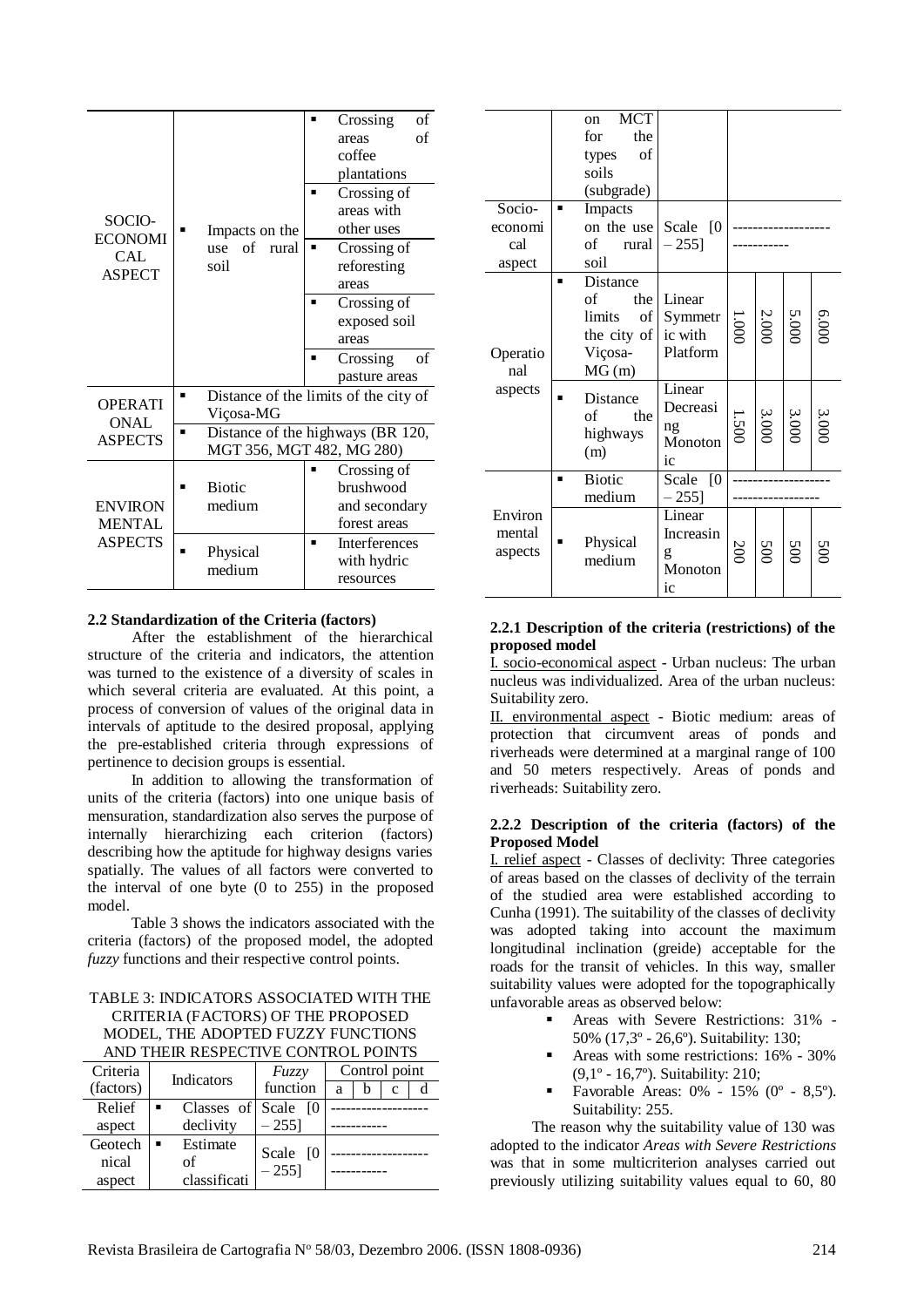and 100, it was verified that these suitability ranges curtailed the analysis making impracticable the selection and determination of areas for the proposed aim as the studied area is characterized by a strongly irregular topography, presenting reduced portions of plane areas.

II. geotechnical aspect - Estimate of classification MCT for the types of soils (subgrade): From the point of view of the terminologies of classification MCT (Miniature, Compacted, Tropical), the suitability referring to the behavior of the subgrade soils had the following adopted values:

- Non Lateritic Clay Soil Cambissoil Lotossolic (CL): Suitability 120;
- Non Lateritic Clay Soil Red Yellow Podzolic Cambic (PV): Suitability 200;
- **Lateritic Clay Soil Red Yellow** Latossoil: Suitability 255.

III. socio-economical aspect - Impacts on the use of rural soil: The types of soil use and occupation considered to be a socio-economical criterion (factors) were coffee plantation areas, areas with other uses, reforesting areas, pasture and exposed soil areas.

In this case, the suitability of the types of soil use and occupation was elected considering them as criteria (factors) related to society and to the cost of highway construction. Therefore, socially and economically unfavorable areas were considered with smaller suitability values. The chosen values were as follows:

- Crossing of coffee plantation areas: Suitability 160;
- Crossing of areas with other uses: Suitability  $190<sup>°</sup>$
- Crossing of reforesting areas: Suitability 210;
- Crossing of pasture areas: Suitability 230;
- **Crossing of exposed soil areas: Suitability** 255.

IV. operational aspects - Distance of the limits of the city of Viçosa-MG: The *fuzzy* function utilized for the continuous standardization of suitability was the Linear Symmetric with Platform, for which determined augmentation in the distance regarding the limits of the city of Viçosa, the value of suitability remained constant as the existence of an interval was considered, in which the sites are equally adequate.

The suitability ranges were adopted taking into account the importance of the urban ring road design to be relatively close to the limits of the city concerning its operational conditions. The distances between 2,000 m and 5,000 m were considered with maximum suitability.

Distance of the highways: This indicator presents as main characteristic the maximum acceptable distance of 3,000 m in order to attend the economically viable need of connections between the proposed model and the highways BR 120, MGT 356, MGT 482, MG 280. It is understood that distances which are superior to 3,000 m would burden the costs of the undertaking. With the aim to determine the

continuous standardization of suitability of this indicator, the fuzzy function Linear Decreasing Monotonic was utilized.

V. environmental aspects - Biotic medium: The indicator "*Crossing of Brushwoods and Secondary forests areas*" presents as main characteristic the area of deforesting and subgrade preparation in areas of native forests. With the intent to attend the need of minimization of negative environmental impacts, the continuous standardization of suitability of the mentioned areas was adopted taking into consideration their low aptitude for the implementation of the project being carried out. In this way, these environmentally unfavorable areas were considered with the suitability value of 160.

Physical medium: The indicator "Interferences with hydric resources" presents as main characteristic the minimum distance of 200 meters from rivers, streams and brooks circumventing the studied area. The indicator was established based on the eventuality of impacts during the work stage such as silting ups caused by land work as well as during the operation stage such as spilling of toxic loads as grease and oil released by vehicles. For such case, the fuzzy function Linear Increasing Monotonic was utilized.

## **2.3 Evaluation of Weights for the Criteria (factors)**

For the estimation of the factors, the comparison method between aspects was applied. Although it comprises a more complex and time-consuming method, which sometimes imposes interaction in order to guarantee a certain degree of acceptable consistency, the results and the procedure itself adapt perfectly to the problem of establishing design alternatives for a ring road. The module *Weight* utilizes this technique of comparison of pairs to develop a group of weights whose sum comprises the unity.

In this stage, a relation of importance was proposed among the factors involved in the process. This relation comprehended a group of assumptions about the factor that allowed both the verification of the importance degree of a factor in detriment of the other and the quantification of this importance. This happened due to the need to attribute different values to each factor during the aggregation process.

## **2.3.1 Aggregation of second level indicators**

Aggregation of Operational indicators: The operational indicators "*Distance of the limits of the city of Viçosa-MG-MG*" and "*Distance of the highways*" were aggregated through the method of multicriterion analysis by Weighted Linear Combination (WLC) after the attribution of their respective weights.

- Balanced weight of the indicator "*Distance of the limits of the city of Viçosa-MG*": 0,75;
- Balanced weight of the indicator "*Distance of the highways"*: 0,25.

The balanced weight of the operational indicator "*Distance of the highways*" was considered to be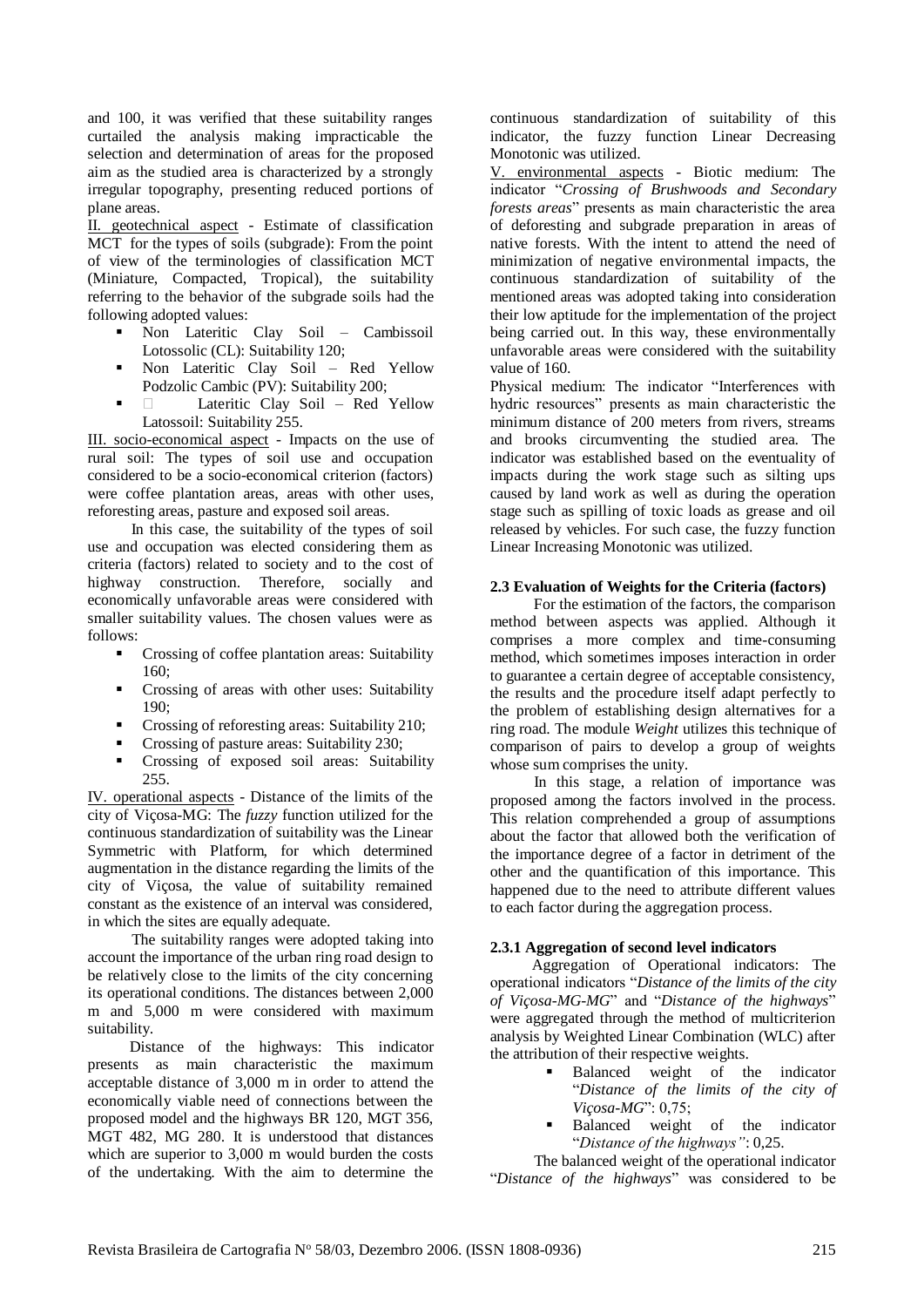slightly less important than the balanced weight of the operational indicator "*Distance of the limits of the city of Viçosa-MG*" since it was the intention to prioritize the site of design of the ring road closer to the city limits.

Aggregation of Environmental indicators: The environmental indicators "Biotic medium" and "Physical medium" were also aggregated through the method of multicriterion analysis by Weighted Linear Combination (WLC) after the attribution of their respective weights.

- Balanced weight of the indicator "*Biotic medium*": 0,6;
- Balanced weight of the indicator "*Physical medium"*: 0,4.

The balanced weight of the environmental indicator "*Physical medium*" was considered to be a little less important than that of the indicator environmental "*Biotic medium*" since it was the intention to prioritize the crossing of native forest area a little more once this type of soil coverage takes up 20,57% of the studied area. An inverse analysis would restrict the application of the proposed model even more.

#### **2.3.2 Aggregation of first level criteria (restrictions and factors)**

The first level criteria (restrictions and factors) were aggregated through the method of multicriterion analysis by combination of Ordered Weighted Average (OWA), in which the respective balanced and ordered weights of the criteria (factors) were considered.

In the method OWA each criterion (factors) is multiplied by its respective weight. Then, these weights are added and divided by the number of criteria (factors). Finally, the weighted average is calculated for each image pixel.

By utilizing the method OWA, it is possible to control the position of the analysis in the risk axes and compensation, which allows the variation in the risk level assumed in the analysis and the degree in which the weight of the criteria (factors) influences the image of the final suitability.

Before aggregation, the relative weight among the criteria (factors) was performed through the module *Weight*, in which the factors were compared two by two in terms of their relative importance.

The criteria (factors) of the first level (Relief aspect, Geotechnical aspect, Socio-economical aspect, Operational aspects and Environmental aspects) were aggregated after the attribution of their relative importance and consequent calculus of balanced weights.

Table 4 shows the distribution of relative importance attributed to the first level factors.

## TABLE 4: MATRIX OF COMPARISON BETWEEN ASPECTS AMONG THE FIRST LEVEL STANDARDIZED CRITERIA (FACTORS) WITH IMPORTANCE VALUES DEFINED TO THE PROPOSED AIM

|                                        | Relief<br>Aspec<br>t | Geote<br>chnica<br>1<br>Aspec<br>t | Socio-<br>econo<br>mical<br>Aspec<br>t | Opera<br>tional<br>Aspec<br>ts | Envir<br>onme<br>ntal<br>Aspec<br>ts |
|----------------------------------------|----------------------|------------------------------------|----------------------------------------|--------------------------------|--------------------------------------|
| Relief<br>Aspec<br>t                   | $\mathbf{1}$         |                                    |                                        |                                |                                      |
| Geote<br>chnica<br>1<br>Aspec<br>t     | 1/3                  | 1                                  |                                        |                                |                                      |
| Socio-<br>econo<br>mical<br>Aspec<br>t | 1/5                  | 1/3                                | 1                                      |                                |                                      |
| Opera<br>tional<br>Aspec<br>ts         | 3                    | 3                                  | 5                                      | $\mathbf{1}$                   |                                      |
| Envir<br>onme<br>ntal<br>Aspec<br>ts   | 1/5                  | 1/3                                | 1                                      | 1/7                            | 1                                    |

Table 5 presents the autovector of balanced weights calculated for the first level criteria (factors).

| TABLE 5: AUTOVECTOR OF BALANCED        |
|----------------------------------------|
| WEIGHTS CALCULATED FOR THE FIRST LEVEL |
| CRITERIA (FACTORS)                     |

| The vector author for the weights is:     |        |  |  |  |  |
|-------------------------------------------|--------|--|--|--|--|
| <b>Relief Aspect</b><br>$\bullet$         | 0.2772 |  |  |  |  |
| Geotechnical Aspect<br>$\bullet$          | 0.1421 |  |  |  |  |
| Socio-economical<br>$\bullet$             | 0.0601 |  |  |  |  |
| Aspect                                    |        |  |  |  |  |
| <b>Operational Aspect</b><br>$\bullet$    | 0.4656 |  |  |  |  |
| <b>Environmental Aspects</b><br>$\bullet$ | 0.0550 |  |  |  |  |
| Consistency Ratio = $0.04$ (acceptable)   |        |  |  |  |  |

The value of the Consistency Ratio (CR) was 0,04, showing that the judgment matrix was not inconsistent once values of consistency ratio inferior to 0,10 do not require reevaluation.

### **2.4 Criteria Combination (restrictions and factors)**

In the combination of criteria (restrictions and factors) the most adequate sections were found for the designs of the proposed model.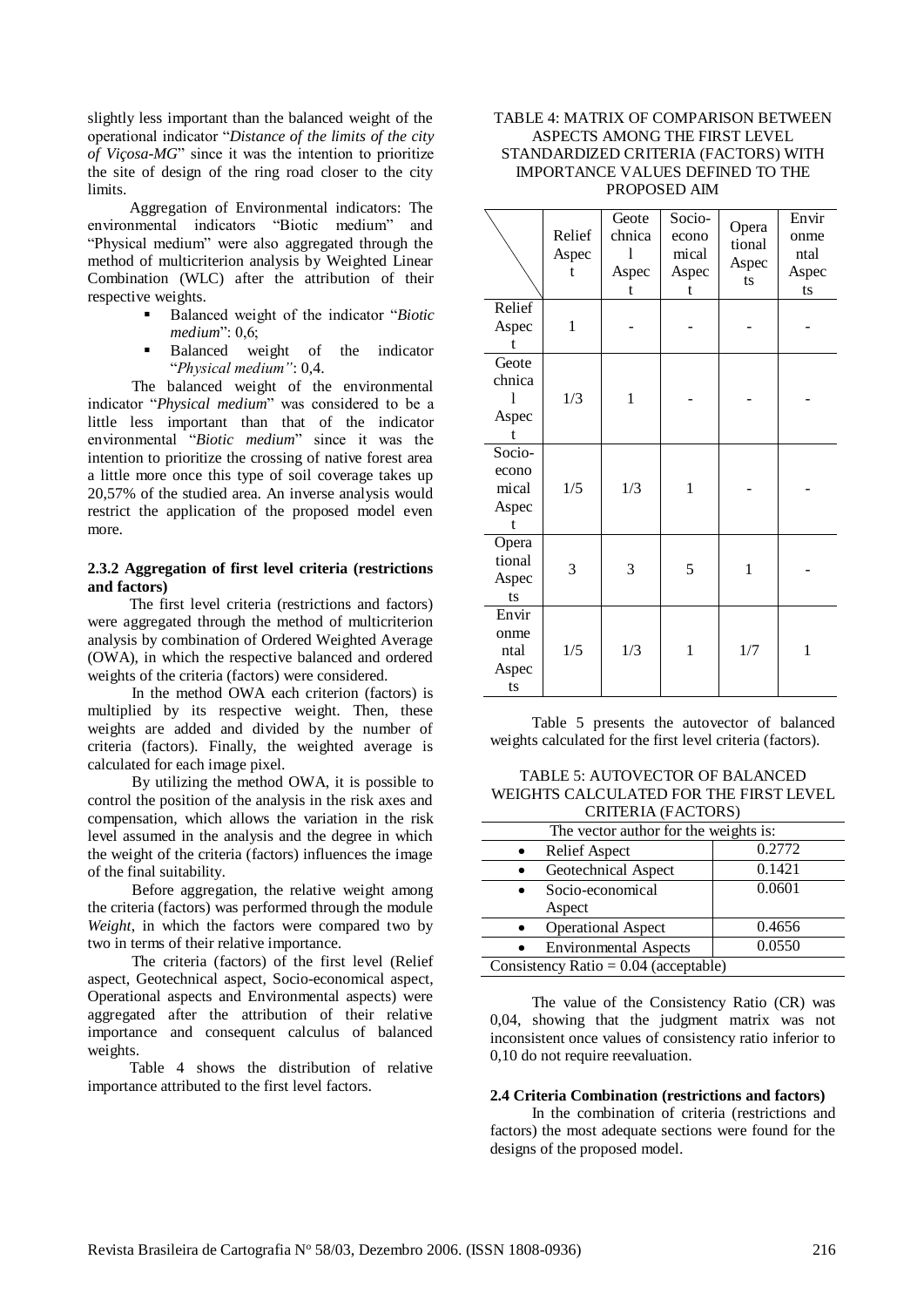#### **2.4.1 Evaluation scenarios**

Once all the weights were obtained, they were used as coefficients and multiplied by the image of the respective criterion (factors), being the addition of the products performed afterwards. In this way, in the final image each pixel represents the rate received taking into consideration all the chosen criteria (factors) and the weights attributed to them in the joint analysis. The sections of larger values were those that, according to pre-established criteria (factors), were the best ones to delineate the designs for the proposed model. The

routine MCE (Multi Criteria Evaluation) was used for the application of weights to each criteria (factors), employing the Ordered Weighted Average method.

From the variation of risk levels and compensations among the first level criteria (factors), some evaluation scenarios were suggested as shown in table 6.

| Evaluation       | Situation and value of ordered weights |        |        |                                |           |      |              |
|------------------|----------------------------------------|--------|--------|--------------------------------|-----------|------|--------------|
| <b>Scenarios</b> | 1 st                                   | 2nd    | 2rd    | $\mathbf{\Lambda}^{\text{th}}$ | $\leq$ th | Risk | Compensation |
|                  | Weight                                 | Weight | Weight | Weight                         | Weight    |      |              |
|                  | 0.35                                   | 0.30   | 0.20   | 0.10                           | 0.05      | 0.70 | 0.71         |
|                  | 0,15                                   | 0.20   | 0.25   | 0.30                           | 0.10      | 0,50 | 0,82         |
|                  | 0.05                                   | 0.10   | 0.20   | 0.25                           | 0.40      | 0.29 | 0,70         |
|                  | 0.10                                   | 0.15   | 0.20   | 0.25                           | 0,30      | 0,37 | 0,82         |

TABLE 6: PRESENTATION OF THE PROPOSED EVALUATION SCENARIOS

Evaluation scenarios that represent analyses in which the risk positions are extreme, with zero risk and maximum risk, were not created due to their lack of compatibility with the conditions that comprise future decisions about the alternatives for the design of the urban ring road of the city of Viçosa-MG.

# **3. RESULTS**

The design alternatives proposed for the urban ring road of Viçosa-MG were obtained considering the best sites that correspond to the areas with larger suitability values respecting the restrictions that possess zero suitability.

#### **3.1 Design alternatives for the urban ring road of the city of Viçosa-MG**

The design alternatives created in this work are located near the urban area of the city, with the aim to decrease traffic intensity of vehicles in residential and business areas downtown as well as to make possible a mutual accessibility between downtown and the suburbs. These alternatives cross the main water courses present in the studied area (streams São Bartolomeu, Araújo and Posse), and intercept, at different levels, the main state and federal highways that cross the city (BR 120, MGT 356, MGT 482 and MG 280) without causing additional traffic on great parts of the mentioned highways. Figure 2 shows the highways that had some sections used by the proposed design alternatives.

Figures 3, 4, 5 and 6 show the design alternatives created with the existing utilized sections.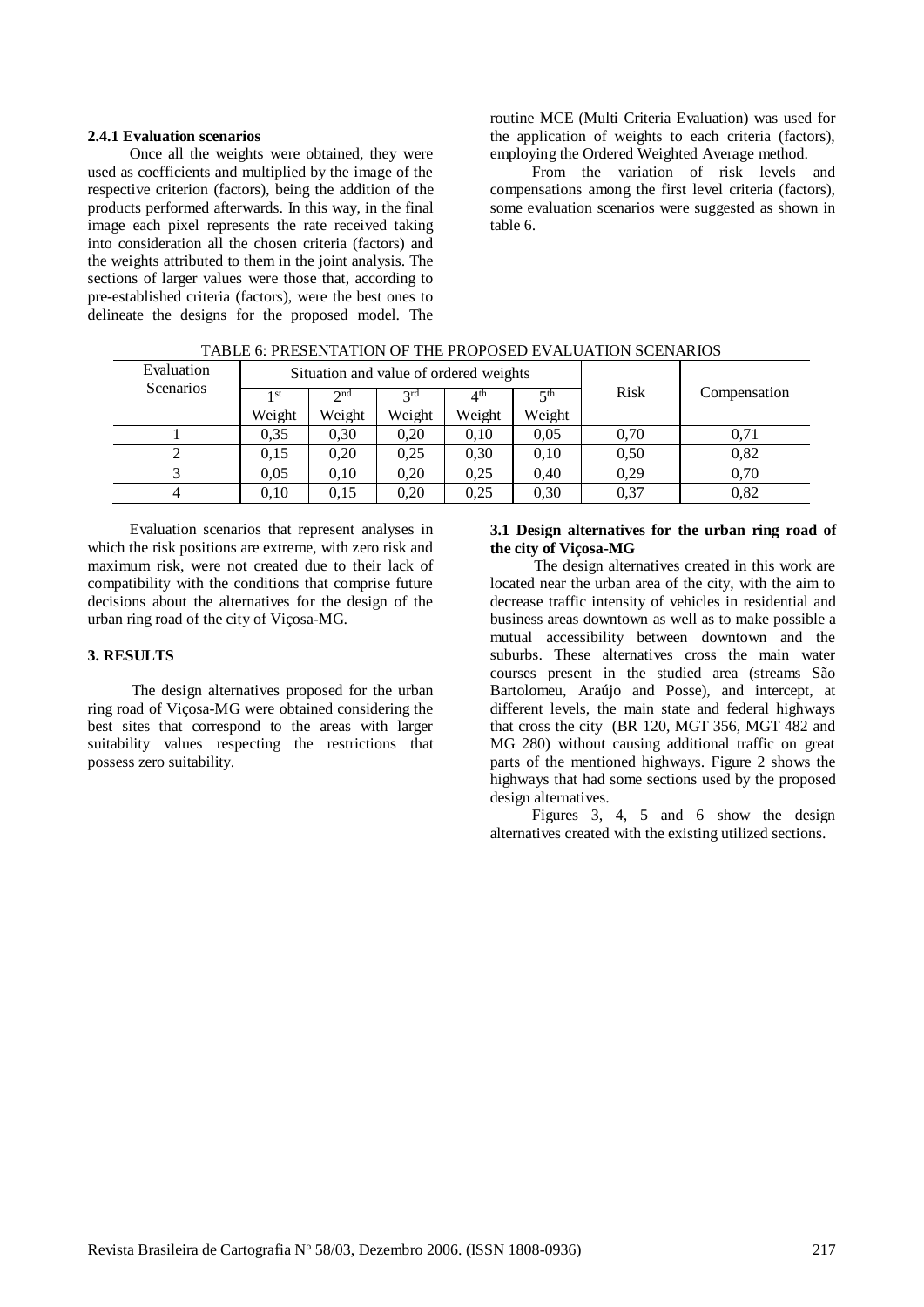

Fig. 2 - Highways that had sections utilized by the proposed design alternatives.



Fig. 3 - Design alternative 1 and existing connections.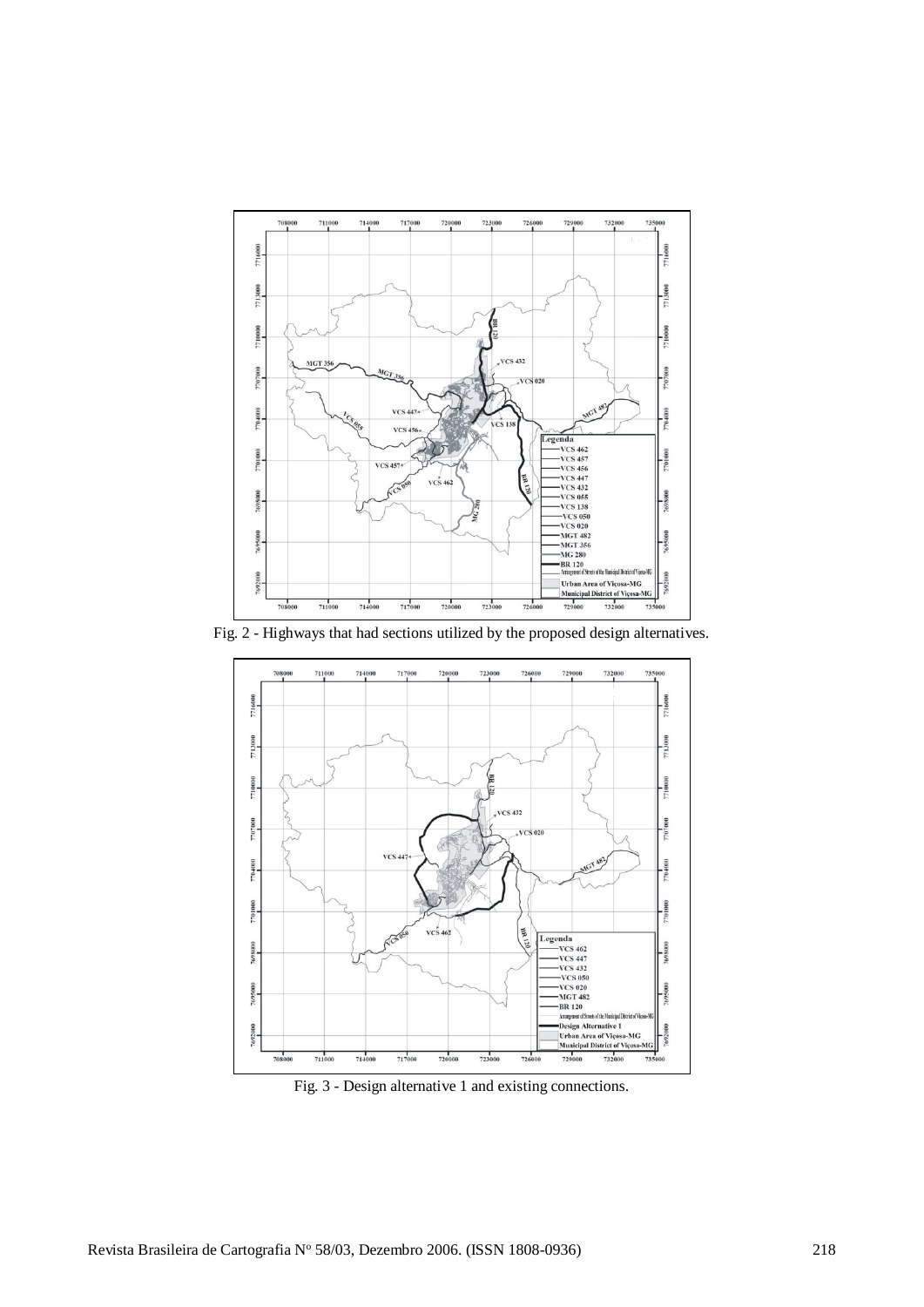

Fig. 4 - Design alternative 2 and existing connections.



Fig. 5 - Design alternative 3 and existing connections.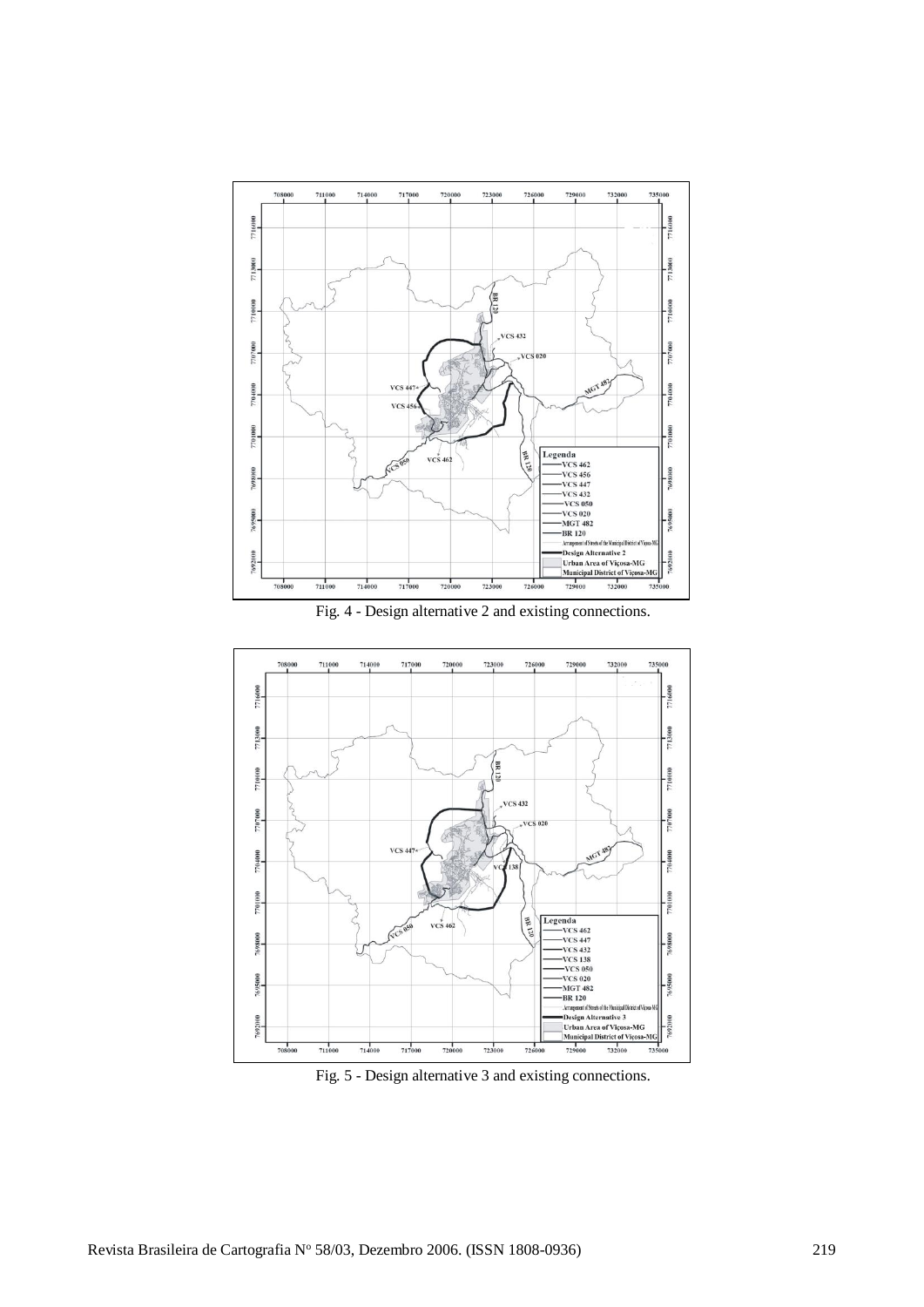

Fig. 6 - Design alternative 4 and existing connections.

According to the Highway Plan of the city of Viçosa – VCS (Municipal Law n.º 160 of 04/17/1978 updated for 2000), some existing connections were considered as an option to avoid impacts caused by the need of appropriation of urbanized areas once it was the desire that the designs were developed in unoccupied areas, what is not always possible in urbanized regions.

Table 7 presents a synthesis of the characteristics of the design alternatives proposed for the urban ring road.

TABLE 7: CONCISE PRESENTATION OF THE CHARACTERISTICS OF THE PROPOSED

| <b>DESIGN ALTERNATIVES</b>                                                 |       |                     |       |       |  |  |
|----------------------------------------------------------------------------|-------|---------------------|-------|-------|--|--|
| Characteris                                                                |       | Design alternatives |       |       |  |  |
| tics                                                                       | 1     | 2                   | 3     | 4     |  |  |
| Evaluation<br>scenario<br>(km)                                             | 24,80 | 23,96               | 22,92 | 21,03 |  |  |
| Evaluation<br>scenario<br>plus<br>existing<br>utilized<br>sections<br>(km) | 25,99 | 26,89               | 26,12 | 24,21 |  |  |

| Existing<br>utilized<br>sections to<br>be paved<br>(km) | 6,90  | 8,76  | 7,29  | 9,55  |
|---------------------------------------------------------|-------|-------|-------|-------|
| Sections to<br>he<br>constructed<br>(km)                | 17,76 | 15,32 | 16,69 | 13,85 |
| Maximum<br>distance of<br>the city of<br>Viçosa<br>(km) | 1,72  | 1,65  | 1,51  | 1,30  |

# **4. CONCLUSIONS**

The four best design alternatives were identified in order to be, afterwards, submitted to more detailed studies. The design alternatives created circumvent great part of the urban area of the city and make good use of existing highways as an option to decrease both costs and environmental impacts.

The proposed alternatives of design presented here, considering the criteria (factors) and utilized indicators, show the viability of application of the proposed model and point out some advantages to its utilization.

The methodology presented and tested looks forward to the beginning of an evaluation of criteria at strategic and preliminary level. Therefore, the result obtained from the evaluation of scenarios through their weight ordering has the objective to indicate to the